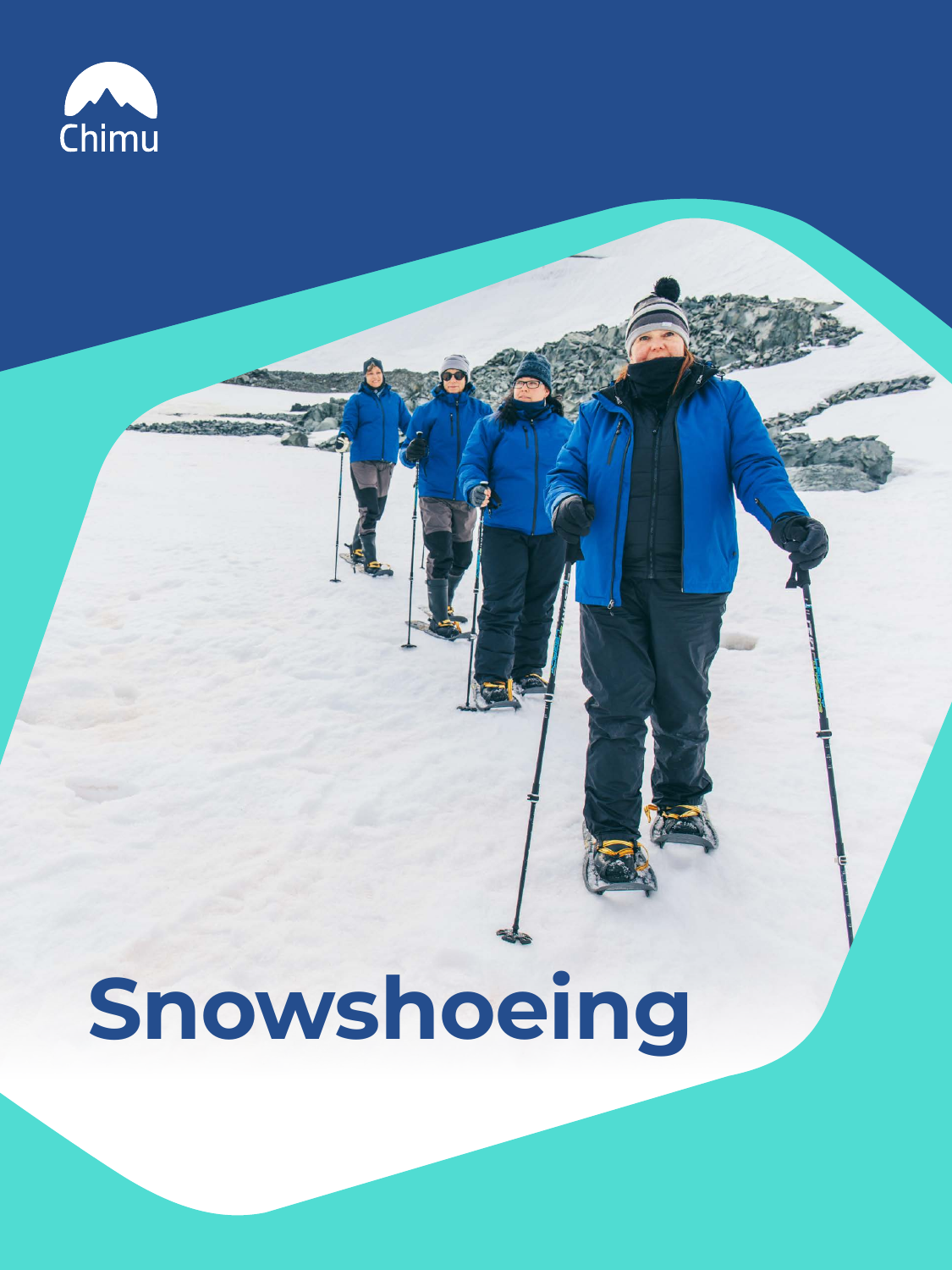While you can enjoy spectacular<br>vistas of Antarctica from the<br>ocean Endeavour, disembarking vistas of Antarctica from the Ocean Endeavour, disembarking and setting foot on the Peninsula connects you with the breathtaking scenery of imposing mountain ranges, beautiful glaciers and soaring cliffs.

Snowshoeing allows you to go even deeper into Antarctica's interior and reach less visited places where many other visitors simply don't go!

It provides a unique opportunity to explore Antarctica's untouched wilderness by foot. So strap on your snowshoes and prepare for the ultimate Antarctic activity.



# **SNOWSHOEING Personalise Your Adventure.**